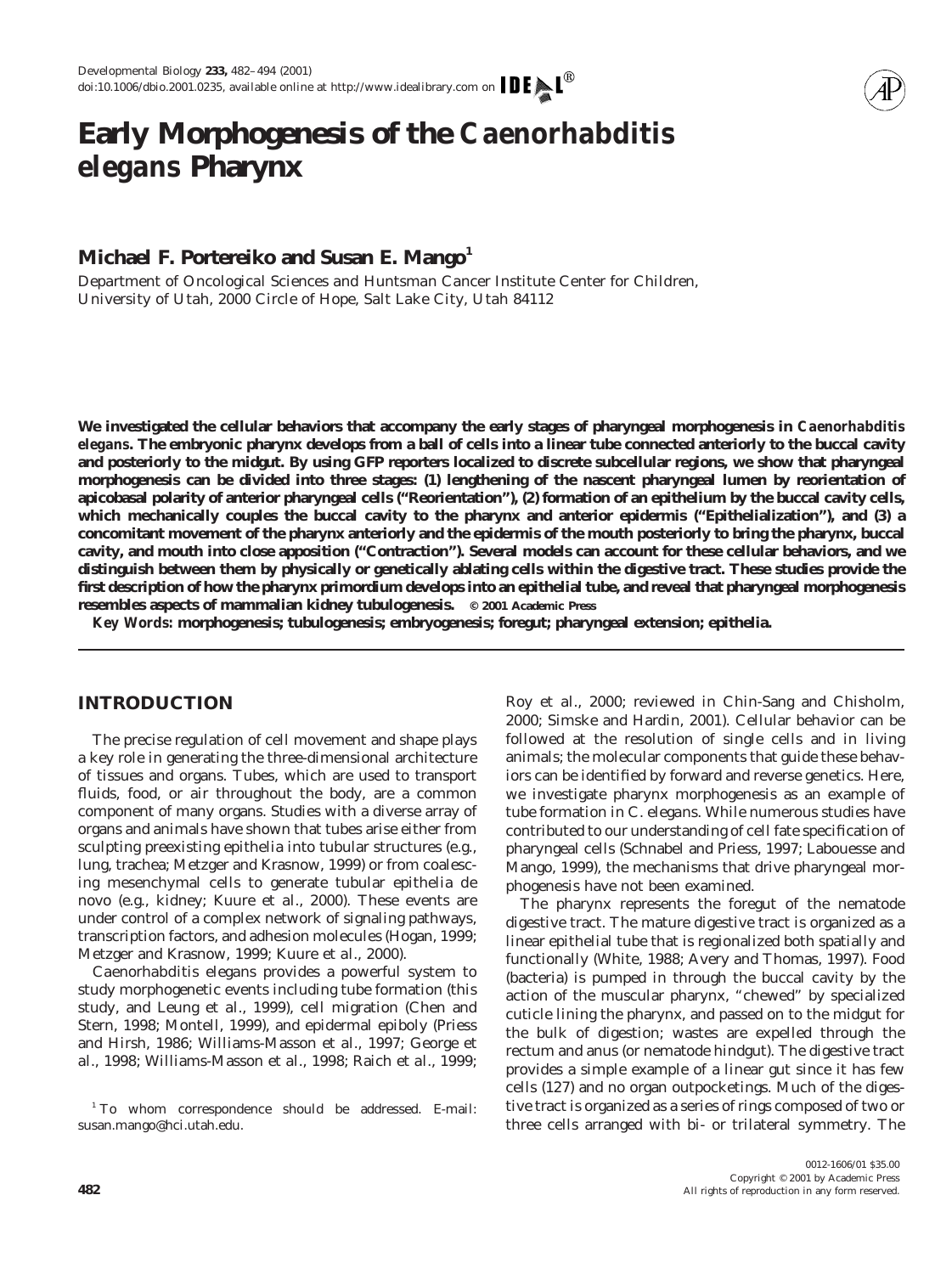pharynx is more complex, with eight sets of cells joined end to end by adherens junctions. Most of these sets are composed of six cells (six to nine nuclei) arranged with threefold rotational symmetry around a Y-shaped lumen (Albertson and Thomson, 1976).

The pharynx undergoes dramatic shape changes during development, from a ball to a tube. By midembryogenesis, gastrulation is complete and the pharyngeal primordium is visible as a ball of cells bordering the nascent midgut in the interior of the embryo (Sulston *et al.,* 1983). The pharyngeal cells are attached to each other and to the midgut by adherens junctions (Leung *et al.,* 1999), but are not yet connected to the buccal cavity. Over the next 60 min, the pharyngeal cells shift their position and organization to form a linear tube that links the digestive tract to the exterior. We call this process "pharyngeal extension." During later embryogenesis, this tube develops a lumen and undergoes a complicated program of differentiation and morphogenesis to produce the characteristic bilobed structure of the mature pharynx. Because cell division is largely complete at this stage, pharyngeal extension is driven by forces other than cell proliferation (Sulston *et al.,* 1983).

We have used a combination of Nomarski differential interference contrast (DIC) and fluorescence imaging to study pharyngeal extension. By targeting green fluorescent protein (GFP) to different subcellular locations, we have been able to follow the shape and position of individual pharyngeal and buccal cavity cells in living embryos. Our data reveal that cell movements such as cell migration or cell intercalation, which are frequently involved in other morphogenetic processes, do not appear to play a significant role here. Rather, pharyngeal extension depends on the coordinate formation of new epithelia to link cells of the pharynx with those of the buccal cavity and epidermis. Once these cells become attached to one another, we propose that a local contraction provides the force that pulls these cells together and constricts their apical surfaces. These behaviors produce the characteristic teardrop morphology of the nascent pharynx at midembryogenesis.

# **MATERIALS AND METHODS**

#### *Nematode Strains and Culture*

The JAM-1::GFP strain *jcIs1* expresses GFP in adherens junctions and is a marker of epithelialization (Mohler *et al.,* 1998). *C. elegans* strains were cultured as described previously (Brenner, 1974). JJ1057 (*pop-1(zu189) dpy-5(e61)/hT1* I*; him-5(e1490)/hT1* V; Lin *et al.,* 1995) was used for *pop-1* mutant analyses.

#### *Plasmids*

For **GFP-N**, GFP from pPD 103.87 (http://www.ciwemb.edu; Fire *et al.,* 1990) was fused in-frame with the histone H2B homolog *his-11* to produce pJH4.52 (G. Seydoux, personal communication). This gene was placed under control of the *pha-4* promoter, nucleotides 31–10,967 of cosmid F38A6 (M. Horner and S.E.M., unpublished; Horner *et al.,* 1998). **GFP-PM** carries GFP from pPD 95.85 (http://www.ciwemb.edu; Fire *et al.,* 1990) with the isoprenylation sequence of *mig-2* (Zipkin *et al.,* 1997) added to the carboxyl terminus: TCAAGCCACAAAAGAAGAAGAAGTCTTGCAAC-ATCATGTAG (which encodes KPQKKKKSCNIMstop). GFP-PM is also under control of the *pha-4* promoter (M. Horner and S. E. M., unpublished; Horner *et al.,* 1998). Both of these constructs were microinjected into *C. elegans* (Mello and Fire, 1995) by using the following injection mix: 20 ng/ $\mu$ l GFP construct, 100 ng/ $\mu$ l sheared herring sperm genomic DNA, 30 ng/ $\mu$ l 1-kb ladder (Gibco BRL), and 100 ng/ $\mu$ l pRF4, which permits identification of transgenic animals because they roll (Mello *et al.,* 1991). Both constructs were stably integrated into the genome by using standard protocols (Mello and Fire, 1995) to generate *pxIs6* and *pxIs7* for GFP-N and GFP-PM, respectively.

#### *Microscopy and Laser Ablations*

Embryos were collected from gravid adult hermaphrodites into M9 (Brenner, 1974) and transferred to 4% agar pads on standard microscope slides. For time-lapse microscopy, we used a Zeiss Axioskop microscope equipped with Nomarski DIC optics. For laser ablation, blastomeres were irradiated with the 440-nm laser beam as described previously (Avery and Horvitz, 1987; Horner *et al.,* 1998). Blastomeres were treated with laser light for 15–30 s at 2–5 pulses per second until the nuclei could be seen bubbling.

#### *Time-Lapse Microscopy*

Time-lapse microscopy was used for lineage analysis of pharyngeal and buccal cavity cells and for following cell movements and shape changes during pharyngeal morphogenesis. A cooled Princeton Instruments digital camera was used to capture images with OpenLab software (Improvision). Ten optical sections were taken per time point; each section was approximately 2 microns offset from the previous section. Time points for differential interference microscopy were taken every 30 s and for GFP, every 10–15 min at 1% power (100 W Attoarc).

#### *Immunostaining*

Immunostaining was performed similar to previous reports (Albertson, 1984; Mango *et al.,* 1994). Gravid hermaphrodites were allowed to lay embryos overnight on 10-cm plates. The mothers and hatched larvae were then removed by rinsing the plates with M9. Embryos were harvested by gently scrubbing the plates and suctioned by using a 1-ml pipette. Embryos were transferred to a watch glass and allowed to settle. Debris was removed from the watch glass with a 1-ml pipette without disturbing the embryos. Embryos were then placed on poly L-lysine coated slides. Coverslips were placed on top of the embryos and excess M9 was wicked away until the eggshells were cracked open. The slides were placed on dry ice for 10 min, the coverslips removed rapidly, and the slides immersed in methanol on dry ice for 5 min. The slides were transferred to a coplin jar containing acetone on dry ice for an additional 5 min, and then passed through a rehydration series for 30 s each in 90, 60, 30, and 10% acetone in water. The slides were rinsed and stored in TNB solution (Mango *et al.,* 1994) for 30 min. Mouse anti-JAM-1 antibodies (MH27; Francis and Waterston, 1991) and rabbit anti-GFP antibodies (Clontech) diluted in TNB were then incubated with the embryos for 2–4 h at room temperature. The slides were washed in TBS (20 mM Tris-HCl, pH 8.0, 150 mM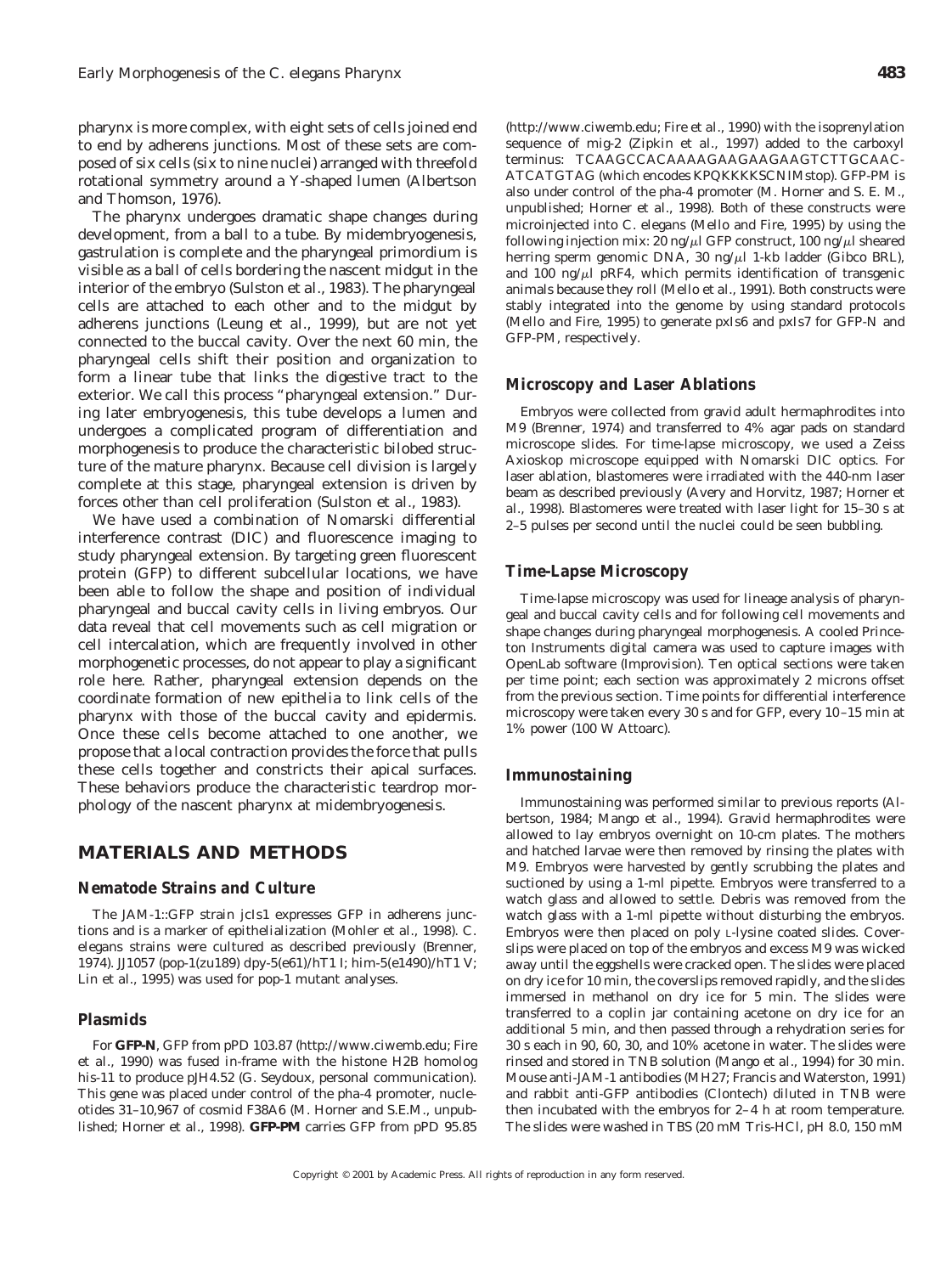

**FIG. 1.** Pharyngeal extension. Embryos before (A, C, E) and after (B, D, F) pharyngeal extension. (A, B) Embryos immunostained with <sup>a</sup>PHA-4 antibodies, to highlight the pharynx (arrowheads; Horner *et al.,* 1998). (C, D) Images of similarly staged embryos by differential interference contrast (DIC) microscopy. Red arrowheads mark the basement membrane surrounding the pharynx primordium. (E, F) Embryos immunostained with antibodies directed against the basement membrane collagen LET-2 (red; AT-68; Sibley *et al.,* 1994; Graham *et al.,* 1997) and an adherens junction protein JAM-1 (green; MH27; Francis and Waterston, 1991). LET-2 is synthesized in body wall muscle cells (\*) and deposited on neighboring basement membranes (arrow points to the LET-2 stain, arrow head points to a gap in staining at the anterior edge of the primordium, see text for details; Graham *et al.,* 1997). Note that the pharynx, midgut, and rectum all express the adherens junction marker. Each embryo is  $\sim$ 50  $\mu$ m long.

NaCl) (Albertson, 1984) for 15 min before incubation with FITC or Cy3-conjugated secondary antibodies (Jackson Immunologicals). Slides were incubated for an additional 2–4 h at room temperature, washed in TBS for 15 min, and mounted with 15  $\mu$ l of mounting medium (1 mg/ml *p*-phenylenediamine, 50% glycerol, 1.5 mg/ml sodium citrate, and 6.0 mg/ml sodium phosphate). The edges of the coverslips were sealed with nail polish and analyzed under the microscope.

# **RESULTS**

Pharyngeal morphogenesis initiates approximately 330 min after the first embryonic cell division, when 78 of the 80 pharyngeal cells have been born and the embryo has begun to elongate. At this time, the pharyngeal precursors form a compact primordium deep within the embryo.

Pharyngeal extension occurs over the next 60 min, when the pharyngeal precursors alter their morphology and position to form a linear tube linked to the buccal cavity at the anterior (Figs. 1B, 1D, and 1F).

We used three reporter constructs to follow the behavior of the pharyngeal precursors during extension (Fig. 2; see Materials and Methods). The first, GFP-PM, targets GFP to the plasma membrane using the isoprenylation sequence of *mig-2* (Zipkin *et al.,* 1997). This construct enabled us to observe the shape of cells during extension. The second, GFP-N, localizes GFP to the nucleus with a fusion to *his-11*, a histone 2B homologue (Seydoux, personal communication; J. Waddle, personal communication). This construct facilitated lineage analysis and cell identification (see Materials and Methods). Both of these genes are under control of the *pha*-*4* promoter, which is selectively ex-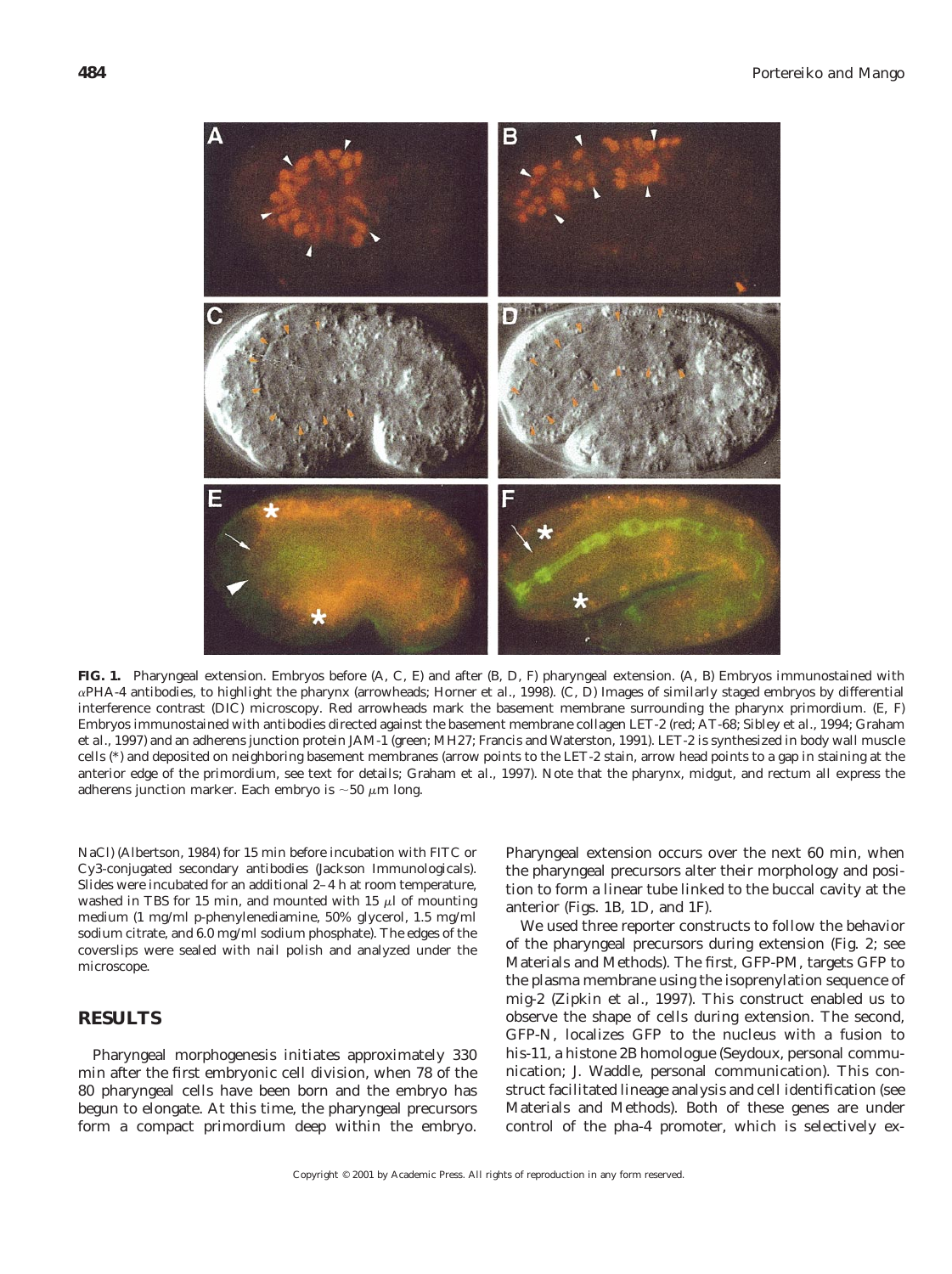

**FIG. 2.** GFP markers. Green fluorescent protein constructs used in this study: GFP-PM, which is targeted to the plasma membrane of cells in the digestive tract, is shown here in the pharynx of a twofold stage embryo (A). Overlay of DIC and fluorescence images of an early embryo  $(\sim100$  cell stage) expressing the nuclear GFP-N construct (B) and fluorescence micrograph showing JAM-1::GFP localized to adherens junctions within the digestive tract (C; Mohler *et al.*, 1998). Bar = 5  $\mu$ m; a full-sized embryo is ~50  $\mu$ m long.

pressed in the digestive tract, including all pharyngeal and buccal cavity cells (Horner *et al.,* 1998). The third construct, JAM-1::GFP (Mohler *et al.,* 1998), targets GFP to adherens junctions (Francis and Waterston, 1991; Hall, Pers. Comm.) and was used to locate the apical surface of cells. These constructs provided a means to follow the different steps of pharyngeal extension in living, unfixed embryos.

Here, we focus on the behavior of the cells that ultimately form the anterior pharynx and the buccal cavity since these cells appear to play a critical role during pharyngeal extension (described below). Although these cells do not differentiate until hours after extension, we refer to them according to the cell type they eventually become (e.g., epithelial cell "e1D," which derives from the ABaraaaapap blastomere; Sulston *et al.,* 1983).

#### *The Pharyngeal Primordium*

Prior to pharyngeal extension, the pharyngeal cells appear wedge-shaped with their apical surfaces, as defined by JAM-1::GFP expression, located at the tip of the wedge and their basolateral compartment extending over the remaining surfaces (Figs. 3A, 3C, and 3E). The cells' apicobasal polarity is aligned along the rostrocaudal axis of the embryo with the apical surface facing posterior and the basal surface flanking the basement membrane at the anterior. Celllineage analysis with GFP-N demonstrated that these wedge-shaped cells include the e1 and e2 subclasses of pharyngeal epithelial cells (for stages and cell names, see Sulston *et al.,* 1983). Cells located posterior to the pharyngeal epithelial cells are organized with their apicobasal polarity oriented along the dorsoventral axis of the embryo and their apical surfaces facing the midline of the pharyngeal primordium (Figs. 3C and 3D); the midline will ultimately become the pharyngeal lumen. This arrangement implies that the pharyngeal epithelial cells effectively "cap" the nascent pharyngeal lumen, thereby blocking the pharyngeal tube from extending to the exterior.

The pharyngeal primordium is surrounded by a basement membrane that separates the pharyngeal cells from the rest of the embryo. The basement membrane can be detected by light microscopy as a gap between the pharyngeal cells and other cells of the head (Fig. 1C). By antibody staining, the anterior section of basement membrane differs from the remainder since it fails to stain for  $\alpha$ -collagen IV (Fig. 1E). This may reflect an absence of a basement membrane at the anterior (or of collagen) or, alternatively, a different organization that masks the antigenic epitopes.

The pharyngeal epithelial cells are located approximately three cell diameters from the anterior of the embryo  $(-11.1 \pm 0.5 \mu m, n = 5)$ . This area is filled with cells that ultimately contribute to the buccal cavity and epidermis (Figs. 3A and 3B; Figs. 4A and 4B). Anterior to the pharyngeal epithelial cells lie nine arcade cells that become organized into two rings called the anterior and posterior arcades. These cells make up the anterior two-thirds of the buccal cavity; the remainder of the buccal cavity is comprised of pharyngeal epithelial cells (Albertson and Thomson, 1976; Wright and Thomson, 1981). To simplify the nomenclature, we use the term "buccal cavity" to refer to the structure made by the arcade cells alone. Anterior to the arcade cells lie epidermal cells that link the digestive tract to the epidermis surrounding the embryo.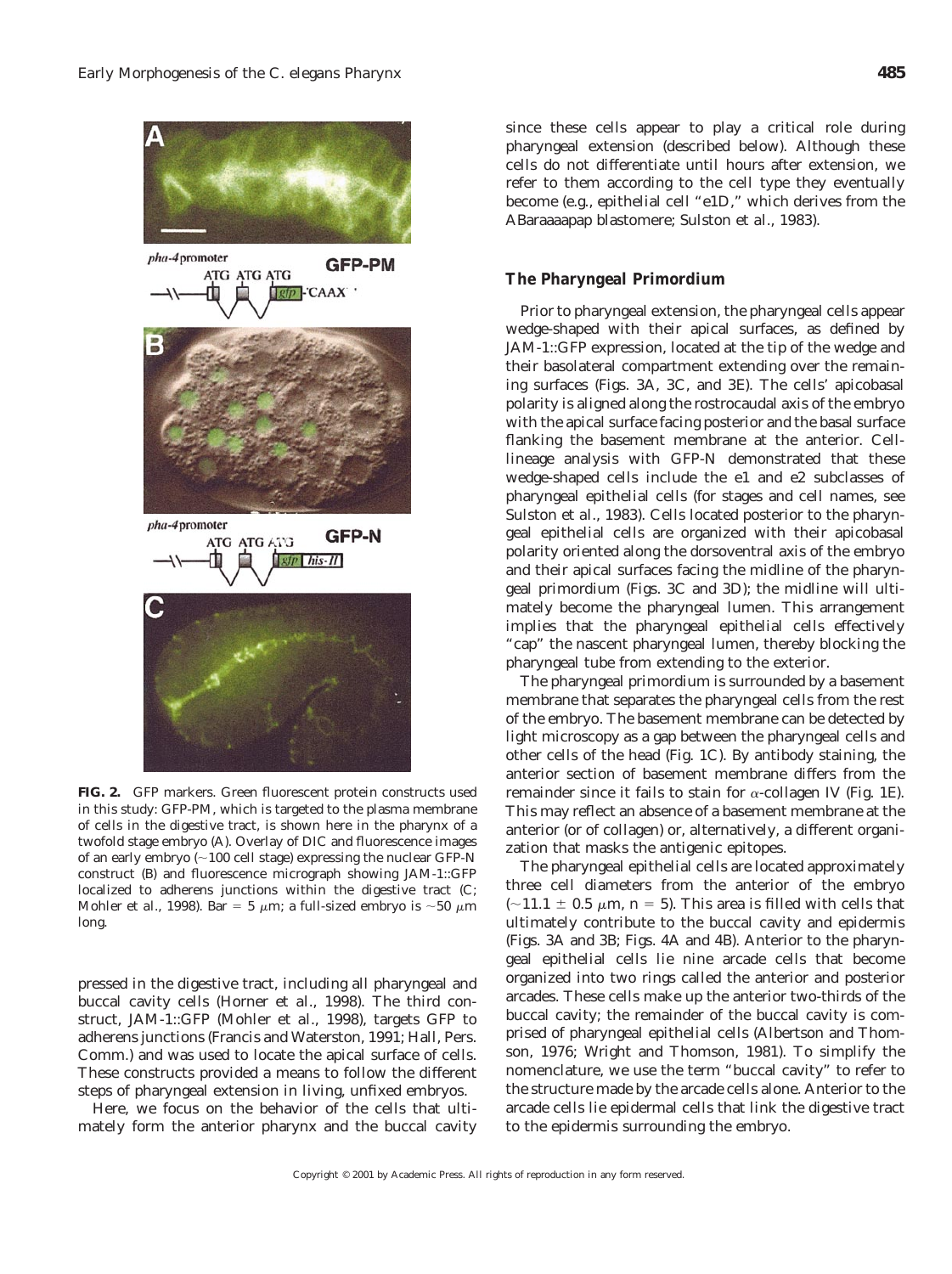

**FIG. 3.** Stage I reorientation of the pharyngeal epithelial cells. (A, B) DIC images of the pharyngeal epithelial cells before (A) and after (B) reorientation. The basement membrane that surrounds the pharynx primordium is outlined in red. (C, D) The equivalent region of an embryo expressing GFP-PM to highlight the cells' plasma membranes. (E, F) Embryos stained for the basement collagen protein LET-2 (red; Sibley *et al.,* 1994; Graham *et al.,* 1997) and adherens junction marker JAM-1 (green; Francis and Waterston, 1991). At the beginning of pharyngeal extension (A, C, E), the pharyngeal epithelial cells are wedge-shaped with their tiny apical surfaces facing the posterior of the embryo (yellow arrowheads) and their basolateral surfaces covering the bulk of the cell surface (red arrowheads). Over the next 15 min (B, D, F), the cellular junctions appear to rotate so that the apical surfaces are located more anteriorly and the nascent pharyngeal lumen abuts the basement membrane. Bar =  $5 \mu m$ .

#### *Three Stages of Pharyngeal Extension*

Pharyngeal extension can be loosely divided into three stages: (1) reorganization of cellular polarity within the pharyngeal epithelial cells, ("Reorientation"), (2) formation of an epithelium by the arcade cells ("Epithelialization"), and (3) movement of the pharynx anteriorly and the epidermis of the mouth posteriorly ("Contraction"). These cellular behaviors produce an epithelial tube that links the digestive tract to the exterior of the animal.

Pharyngeal extension begins when pharyngeal epithelial cells located in the anterior of the pharyngeal primordium adjust the apicobasal polarity of their membranes to lie parallel to the dorsoventral axis of the embryo (Fig. 3). Prior to the first stage, the apicobasal axes of these cells are generally aligned with the rostrocaudal axis of the embryo (Figs. 3A, 3C, and 3E). During reorientation, the epithelial cells shift their apical surfaces 30–90° to align their apicobasal axes with the dorsoventral axis (Figs. 3B, 3D, and 3F). We observed this reorientation using several markers of apical polarity including JAM-1::GFP, endogenous JAM-1, and the atypical protein kinase C homologue PKC-3 (Wu *et al.,* 1998). Thus, polarity of the entire cell is affected during reorientation rather than relocalization of a single marker. One interesting possibility is that the whole cell rotates toward the anterior of the embryo (i.e., clockwise for dorsal cells and counterclockwise for ventral cells). Alternatively, cells may reorganize polarity by repositioning their apical junctions within a stationary membrane. We have not distinguished between these possibilities and do not favor one over the other.

We quantified reorientation by comparing the distances traveled by the apical and basal surfaces of the pharyngeal epithelial cell e1D. Whereas the apical surface of e1D moved  $\sim$ 2.5  $\mu$ m closer to the future mouth of the embryo, the basal surface did not change position (Table 1). These



**FIG. 4.** Stage II epithelialization of the arcade cells. The arcade cells (arrows) before (A) and after (B) formation of adherens junctions. Embryos stained for adherens junctions in green (MH27; Francis and Waterston, 1991) and nuclei in red (DAPI).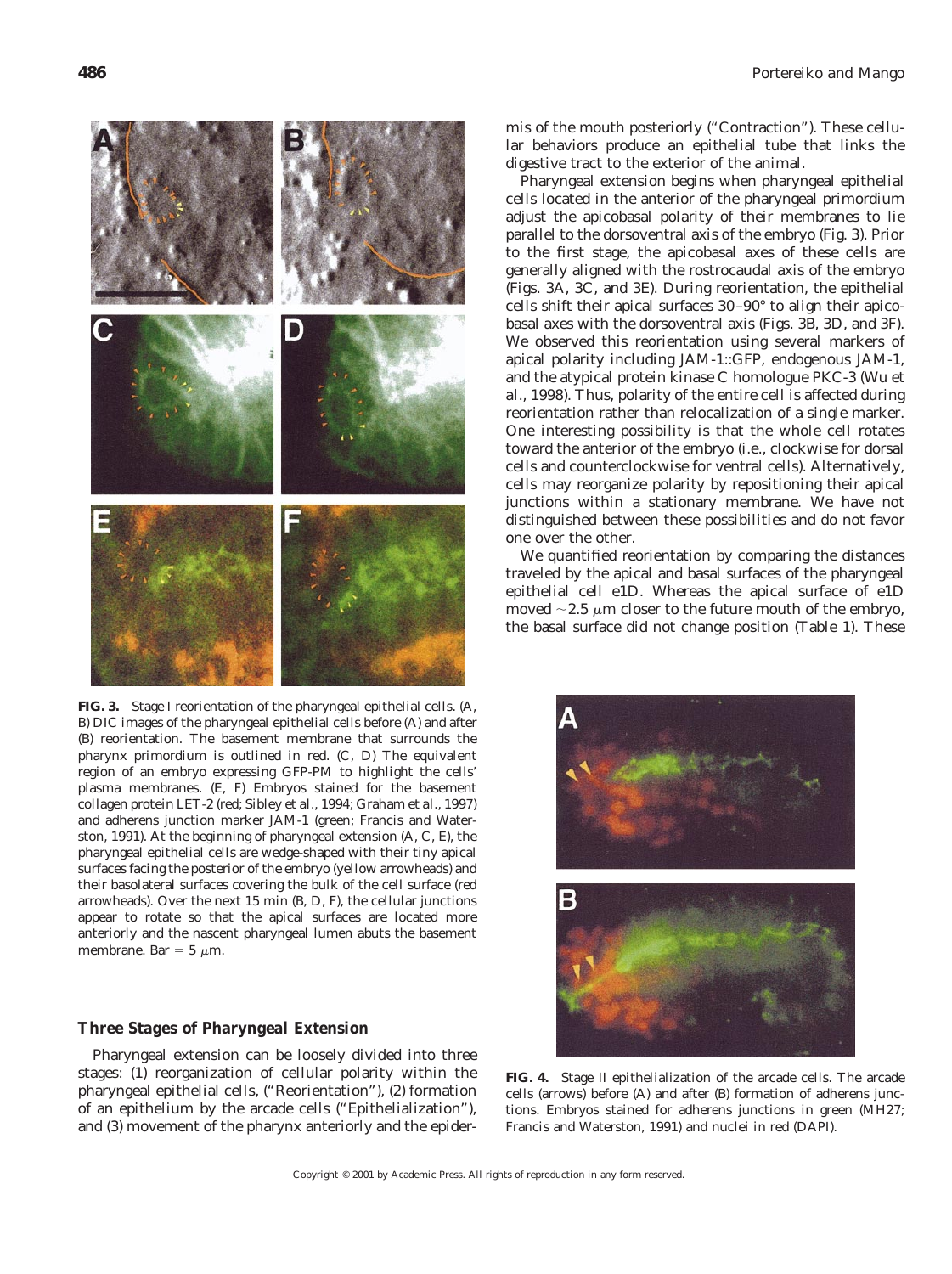**TABLE 1** Movement of Pharyngeal Epithelial Cell e1D during Pharyngeal Extension

| Distance from                   | Prerotation          | Stage I                | Stage III           |
|---------------------------------|----------------------|------------------------|---------------------|
| embryo anterior to:             | $(t = 0)$            | $(t = 10 \text{ min})$ | $(t = 50$ min)      |
| e1D Apical Surface <sup>a</sup> | $12.7 \pm 0.7 \mu m$ | $10.3 \pm 0.1 \ \mu m$ | $6.4 \pm 0.5 \mu m$ |
| e1D Basal Surface <sup>b</sup>  | $10.9 \pm 0.5 \mu m$ | $10.9 \pm 0.3 \mu m$   | $8.6 \pm 0.4 \mu m$ |

*<sup>a</sup>* The distance from the apical surface of the cell (as determined by JAM-1::GFP) to the anterior edge of the embryo.

*<sup>b</sup>* The distance from the center of the basal surface of the cell (as determined by DIC optics) to the anterior edge of the embryo. Note that after the 50-min time point, the pharyngeal cells continued to extend anteriorly; however, embryonic movements interfered with making accurate measurements.

events occur rapidly, within a 10-min time frame beginning approximately 330 min after the first embryonic cleavage. Similar movements were observed for neighboring pharyngeal epithelial cells (Fig. 3). The net result of reorientation is that the apical surface of the pharyngeal primordium, and essentially the future lumen of the pharynx, is positioned more anteriorly and abuts the arcade cells. Importantly, these data demonstrate that this change depends on reorganization of cell polarity and not displacement of cells toward the anterior.

During the second phase of pharyngeal extension, a continuous epithelium is formed between the pharyngeal cells, the arcade cells, and the anterior epidermis (Fig. 4). Prior to this stage, only the pharynx and epidermis contain adherens junctions, as assayed by staining for JAM-1 or JAM-1::GFP. During a 10-min interval, faint puncta of JAM-1::GFP appear within the arcade cells (data not shown). The puncta are rapidly converted into a continuous belt of JAM-1::GFP, which likely reflects polarization of the arcade cells and adhesion between these cells and the neighboring pharyngeal and epidermal cells (Fig. 4). The atypical protein kinase C homologue PKC-3 (Wu *et al.,* 1998) is localized to the apical surface with similar timing as JAM-1::GFP (data not shown). We suggest that formation of a continuous epithelium provides mechanical coupling between the pharynx, the buccal cavity, and the epidermis.

During the third stage of pharyngeal extension, the pharynx shifts anteriorly and the epidermis moves posteriorly (Figs. 5A–5D). For example, e1D shifts 2–4  $\mu$ m towards the anterior during the first 30 min of Stage III: its apical surface moves 3.9  $\mu$ m (*n* = 8) while its basal surface moves approximately 2.1  $\mu$ m (*n* = 8) (Table 1). These data illustrate that the entire cell moves anteriorly, and also that the cell elongates along its anteroposterior axis. Pharyngeal cells neighboring e1D behave similarly, which generates a row of elongated cell bodies within the anterior pharynx. At the same time that the pharyngeal cells move forward, the epidermal cells shift posteriorly. This behavior is most easily observed as an indentation at the tip of the embryo that eventually stretches 4.5  $\mu$ m inward (Figs. 5A–5D). The intervening arcade cells become progressively more wedgeshaped during contraction, as their apical surfaces shrink dramatically (Figs. 5G–5J). Ultimately, the anterior tips of the pharyngeal epithelial cells intercalate between the arcade cells, thereby bringing the pharyngeal primordium further forward. These movements are largely complete within 1 h.

#### *A Model for Pharyngeal Extension*

We considered two mechanisms to explain the forces that drive pharyngeal extension. First, the anterior pharyngeal cells might "pull" the pharynx primordium anteriorly. This model, which is based on the cellular movements described above, proposes that, once a continuous epithelium is generated between cells of the anterior pharynx, buccal cavity, and epidermis, a local contraction brings the apical surfaces of these cells close together and pulls the rest of the pharynx forward. An alternate explanation is that cells located in the posterior of the pharynx primordium "push" the anterior pharynx forward to reach the buccal cavity. This model is based on changes in the shape of the posterior pharynx primordium during extension. The posterior pharynx elongates  $2.3 \pm 0.3 \mu m$  ( $n = 5$ ) along its anteroposterior axis and shrinks  $1.7 \pm 0.6 \ \mu m$  ( $n = 6$ ) along its dorsoventral axis (Table 2; Figs. 1 and 4; data not shown).

To distinguish between the pulling and pushing models, we blocked posterior pharynx development and followed the behavior of the anterior pharyngeal cells. Since most of the posterior pharynx derives from the MS blastomere at the eight-cell stage (Sulston *et al.,* 1983), we used genetic or physical approaches to destroy the MS blastomere or its granddaughters, MSaa and MSpa.

Two lines of evidence demonstrate that MS-derived pharyngeal cells are not required for pharyngeal extension. First, we used laser ablation to destroy MSaa and MSpa. In successfully ablated embryos, no posterior pharynx was seen by light microscopy or with GFP-PM, and only one subsequent round of cell division occurred in the treated cells. Despite the loss of the MS-derived pharyngeal cells, pharyngeal extension occurred normally (Fig. 6B). We observed reorientation of polarity, epithelialization, and contraction, similar to unablated embryos  $(n = 4)$ . These embryos arrested at the twofold stage with pharynges that resembled the anterior of a normal twofold embryo. As a second approach, we analyzed pharyngeal extension in *pop-1(zu189)* embryos. The HMG protein POP-1 is required to specify anterior fates, including that of the MS blastomere (Lin *et al.,* 1995, 1998). In mutant *pop-1* embryos, the MS blastomere develops like its posterior sister, the E blastomere, and produces excess midgut cells instead of pharyngeal cells (Lin *et al.,* 1995). Nevertheless, the pharyngeal primordium underwent normal extension in these mutants, ultimately producing the elongated shape of a normal pharyngeal tube (Fig. 6E). These data demonstrate that MS-derived pharyngeal cells are not required for pha-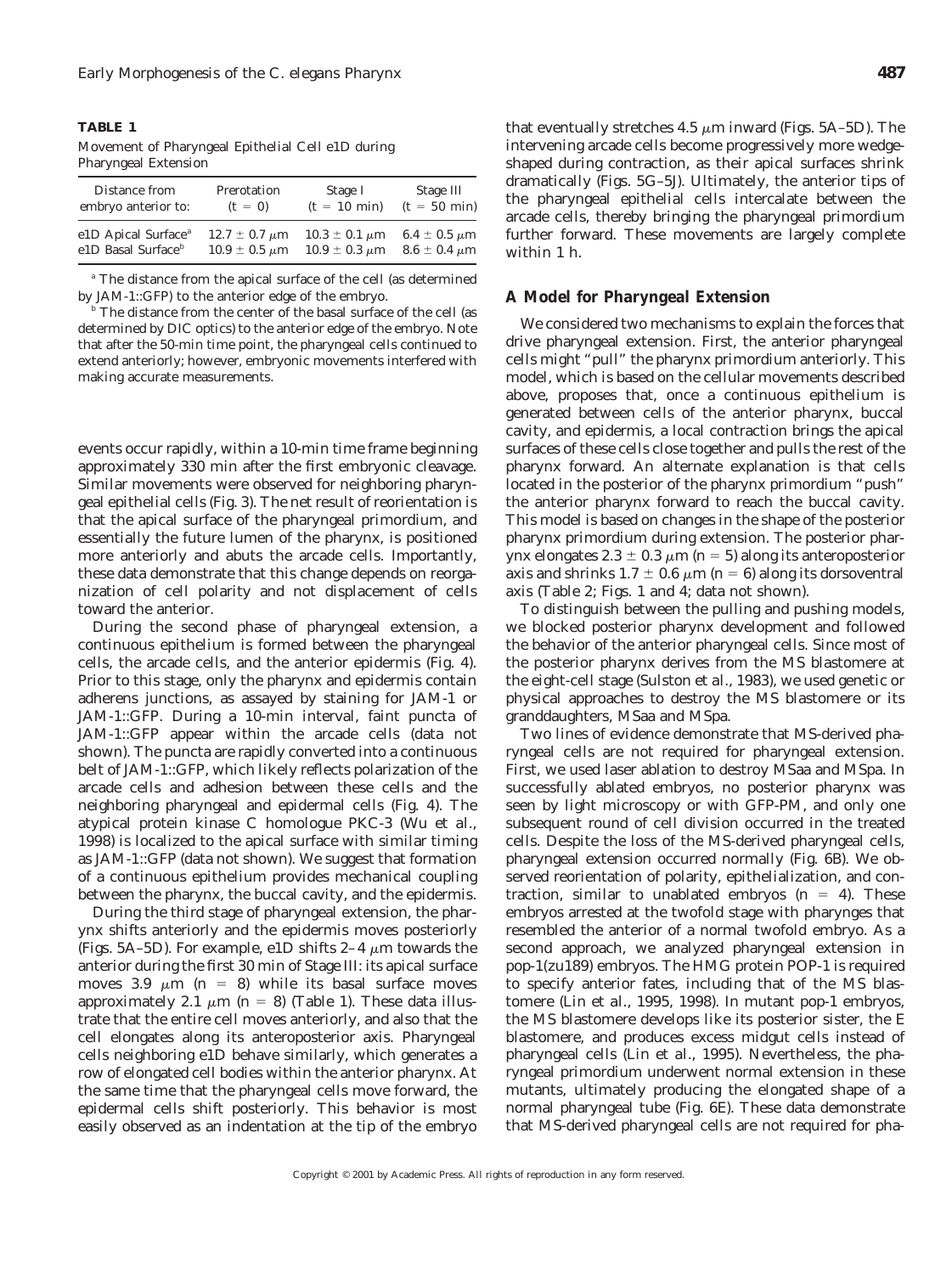

**FIG. 5.** Stage III contraction of the buccal cavity and the pharyngeal epithelial cells. (A–D) DIC images showing the pharyngeal epithelial cells (yellow arrows) and epidermal cells (red arrow) during Stage III contraction. Note that the epidermal cells move posteriorly while the pharyngeal epithelial cells shift anteriorly and become elongated. (E, F) Pharyngeal epithelial cell e1D in a GFP-PM-expressing embryo before (E) and after (F) Stage III contraction. The apical surface is marked with yellow arrowheads and the basolateral surfaces are red. (G–I) Before (G, I) and after (H, J) Stage III contraction. The length of the apical surfaces of the arcade cells is reduced during contraction (brackets in G and H), as measured by MH27 staining (green; Francis *et al.,* 1991). Individual arcade cells are highlighted by arrows in I and J. Concomitant with these events, the sister of e1D, ABaraaaapaa, dies and its corpse slips between the arcade cells and disappears (Sulston *et al.,* 1983; M. P. and S. E. M., unpublished observations). The pharyngeal epithelial cells appear to follow the corpse between the arcade cells (data not shown). Bar =  $5 \mu$ m.

#### **TABLE 2**

Dimensions of the Posterior Pharynx during Pharyngeal Extension

|                    | Prerotation ( $t = 0$ ) | Stage III ( $t = 50$ min) |
|--------------------|-------------------------|---------------------------|
| Length of A/P axis | $11.5 \pm 1.6 \,\mu m$  | $13.7 \pm 1.8 \mu m$      |
| Length of D/V axis | $17.3 \pm 1.0 \mu m$    | $15.6 \pm 0.9 \ \mu m$    |

*Note.* The length of the posterior pharynx was measured along the anteroposterior axis from the tip of the pm3 pharyngeal muscle precursors to the posterior tip of the pm8 pharyngeal muscle precursor. The width of the posterior pharynx was measured along the dorsoventral axis of the embryo at the position of the pm4 and pm5 pharyngeal muscle precursors. For the names of individual pharyngeal cells, see Albertson and Thomson (1976).

ryngeal extension and favor the pulling hypothesis of pharyngeal extension.

The pulling hypothesis predicts that tension between the pharynx, buccal cavity, and epidermis is used to pull the entire pharynx forward. To test this idea, we destroyed the arcade cells by laser ablation and examined the behavior of the neighboring pharyngeal cells (Fig. 7). As expected, the arcade cells failed to epithelialize after treatment, indicating that the ablation was successful. We observed reorientation of the pharyngeal epithelial cells, but no movement of the pharynx primordium toward the mouth  $(n = 3)$ . Moreover, we observed a decrease in the posterior movement of the epidermis and consequently a smaller indentation in treated embryos. These data are consistent with the idea that epithelial connections between the pharynx, buccal cavity, and epidermis are required to generate the force that pulls the pharynx forward and the buccal cavity backward.

# **DISCUSSION**

We have described the cellular behaviors that accompany the early stages of pharyngeal morphogenesis. Our studies demonstrate that conversion of the pharynx from a ball to a tube depends on generating an epithelium that links anterior pharyngeal cells to the buccal cavity and surrounding epidermis. Formation of an epithelium during Stages I and II probably provides the mechanical strength to pull the pharynx forward during Stage III. We hypothesize that the force to pull the pharynx forward is produced by a local contraction between the pharyngeal epithelial cells, the buccal cavity, and the epidermis (see model, Fig. 8). These behaviors are strikingly different from those involved in other morphogenetic processes such as cell migration or convergent extension during vertebrate gastrulation and neurulation. Rather, the behaviors we observe resemble aspects of kidney tubulogenesis, suggesting that an understanding of pharyngeal extension may help us understand morphogenesis of other, more complex, organs.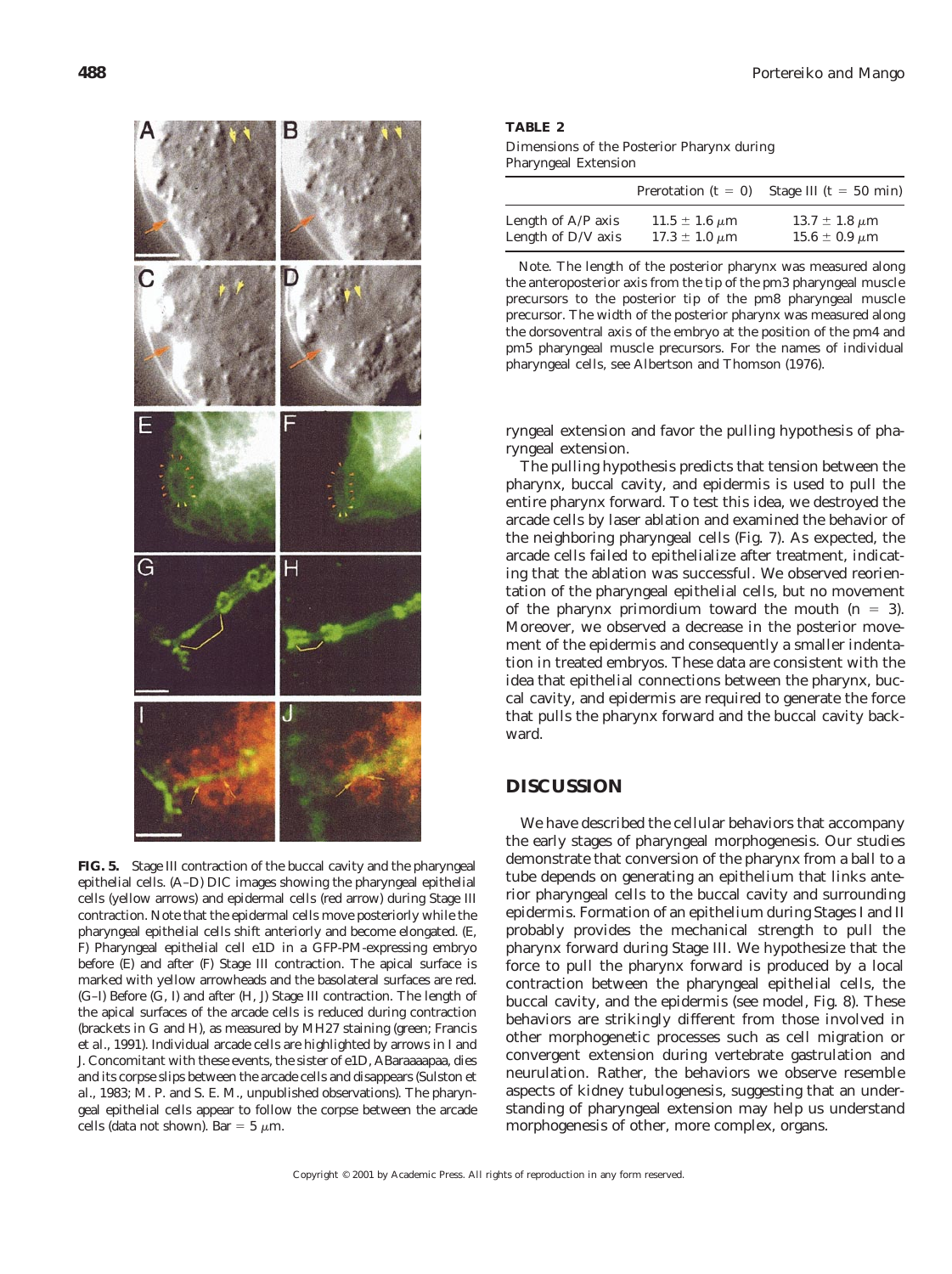

**FIG. 6.** MS-derived pharyngeal cells are not required for pharyngeal extension. (A–C) The pharynx primordium before (A) and after (B, C) pharyngeal extension in an embryo in which the MSaa and MSpa blastomeres were destroyed by laser ablation. The outline of the pharynx is highlighted by red arrowheads. A band of the adherens junction marker MH27 suggests that the epidermis, buccal cavity, and pharynx form a continuous epithelium despite the absence of the posterior pharynx (C). The same embryo is shown in A and B. A black arrow denotes the ablated blastomeres in A. (D–F) A *pop-1* embryo before (D) and after (E, F) pharyngeal extension. Pharyngeal extension appears to occur despite the absence of the posterior pharynx. (F) MH27 staining (Francis and Waterston, 1991) indicates the presence of a continuous epithelium.

## *Pharyngeal Extension in C. elegans*

*Stage I: Reorientation.* During the first stage of pharyngeal extension, pharyngeal epithelial cells reorient their apicobasal polarity from rostrocaudal to dorsoventral relative to the embryonic axes. This rearrangement alters the morphology of the pharynx from a cyst, with the apical surfaces located internally, to a short tube that extends from the midgut to the anterior edge of the pharyngeal primordium. Importantly, this movement aligns the pharyngeal epithelial cells with the arcade cells, enabling a continuous epithelium to form during Stage II. At present, two models can explain how reorientation might occur. First, reorientation might reflect rotation of the entire cell. For example, the basement membrane could provide a substratum that would promote cell turning in a clockwise or counterclockwise direction. In the second model, junctions within a stationary cell might be relocated to the anterior. That is, disassembly/reassembly or sliding of junctional components could physically move the apical compartment forward. Evidence for both kinds of events exist in other organisms. For example, dissociated sea urchin cells form cysts *in vitro* with their apical membranes located internally. They achieve this configuration by rotating individual cells within an aggregate of randomly oriented cells (Nelson and McClay, 1988). On the other hand, Madin–Darby canine kidney (MDCK) cells depolarize their membranes during tubulogenesis *in vitro* and gradually



**FIG. 7.** Pharyngeal extension depends on the arcade cells. Pharyngeal epithelial cells before (A, B) and after (C, D) pharyngeal extension. The arcade cells were destroyed by laser ablation, as monitored by the appearance of debris (orange arrows in A) and the absence of adherens junctions (B, D). The apical surface of the pharyngeal epithelial cell e1D rotated anteriorly (yellow arrowheads in A and C), but no cell elongation or forward movement were observed. Red arrowheads depict the basolateral surface of e1D in A and C.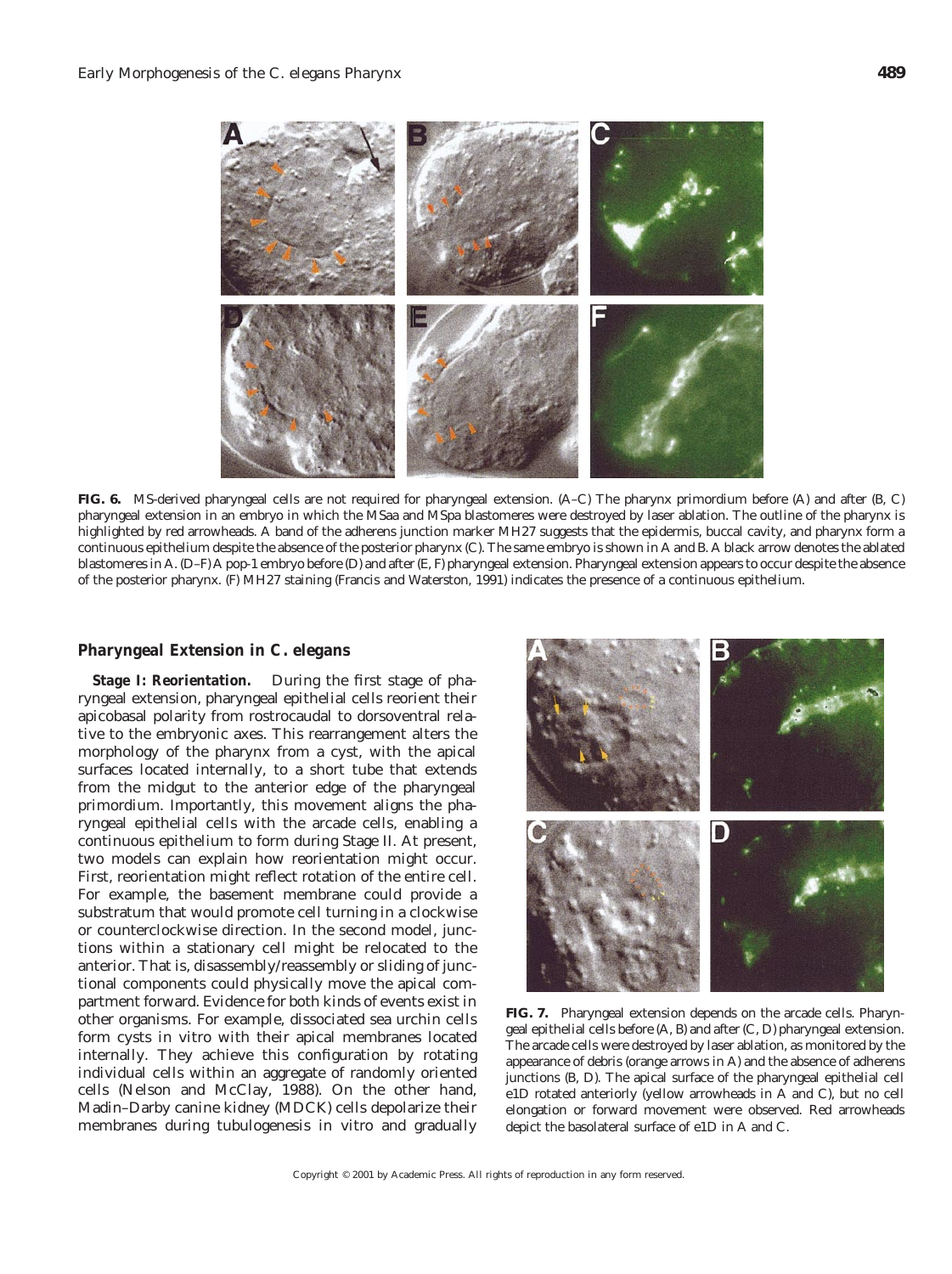

**FIG. 8.** Summary of pharyngeal extension. Prior to pharyngeal extension, the pharyngeal primordium forms an epithelialized cyst deep within the embryo (A). The pharyngeal primordium and arcade cells appear to be separated by a basement membrane at this time (dotted line). During Stage I "Reorientation" (A to B), anterior pharyngeal cells reorient their apicobasal polarity to "uncap" the cyst and form a tube. During stage II "Epithelialization" (B to C), the arcade cells epithelialize and produce a continuous epithelium that is linked to the epidermis anteriorly (not shown) and the pharynx posteriorly. Finally, during stage III "Contraction" (D), the apical surfaces of the arcade and anterior pharyngeal cells constrict as these cells are brought in close apposition to each other. This constriction apparently pulls the pharynx toward the anterior of the animal.

rebuild their junctions within stationary cells to generate tubes with appropriate polarity (Pollack *et al.,* 1998). Similarly, adherens junctions in *C. elegans* epidermal cells are regulated dynamically during cell migration and fusion (Podbilewicz and White, 1994; Williams-Masson *et al.,* 1998; Chin-Sang and Chisholm, 2000).

In addition to the polarity changes observed during Stage I, cells located at the anterior tip of the pharyngeal primordium presumably lose cell contacts with some of their neighbors. This alteration is required to remove the physical barrier that these cells impose between the nascent pharyngeal lumen and the developing buccal cavity. The mechanisms that underlie this behavior are currently unknown, but could involve differential adhesiveness between cells. For example, both pharyngeal cells and arcade cells express members of the cadherin family of adhesion molecules, suggesting these proteins could play a role in adhesion-mediated rotation (Pettitt *et al.,* 1996; Costa *et al.,* 1998; M.P. and S.E.M., unpublished observations). In *C. elegans* epidermal cells, a cadherin/catenin system maintains the association of actin filaments with adherens junctions, which is important for proper body morphogenesis (Costa *et al.,* 1998; Raich *et al.,* 1999). Surprisingly, however, embryos mutant for components of the cadherin/ catenin system appear virtually unaffected in cell adhesion, apicobasal polarity, adherens junction formation, or pharyngeal extension (Pettitt *et al.,* 1996; Costa *et al.,* 1998; M. P. and S. E. M., unpublished observations). One possibility is that overlapping expression of different cadherin/ catenin family members compensates for the loss of a single protein. The cadherin family is large in *C. elegans*, with 4 catenin homologues and 15 genes containing cadherin-type repeats.

*Stage II: Epithelialization.* During the second stage of pharyngeal extension, the buccal cavity forms adherens junctions that connect the buccal cavity to the pharynx and epidermis. As a consequence, the epidermis and digestive tract form a continuous epithelium that topologically resembles a cored apple, with the epidermis defining the surface of the apple and the digestive tract making up the core. This structure is under tension, such that disruption of the epithelium in one area releases tension throughout the embryo, including regions of the embryo that are distant from the initial lesion (M.P. and S.E.M., unpublished observations). This behavior may explain why mutants that disrupt embryonic elongation also affect pharyngeal morphogenesis (S.E.M., unpublished observations).

What factors are required to build the digestive tract epithelium? Surprisingly, many proteins implicated in the formation or maintenance of epithelia in other animals are apparently not required in the *C. elegans* digestive tract. For example, homologues of Crumbs, cadherins, discs-large, zo-1,  $\alpha$  or  $\beta$  integrins do not give rise to obvious pharyngeal defects after being inactivated (Williams and Waterston, 1994; Pettitt *et al.,* 1996; Baum and Garriga, 1997; Costa *et al.,* 1998; M.P. and S.E.M., unpublished observations; G. Herman and J. R. Priess, personal communication.; see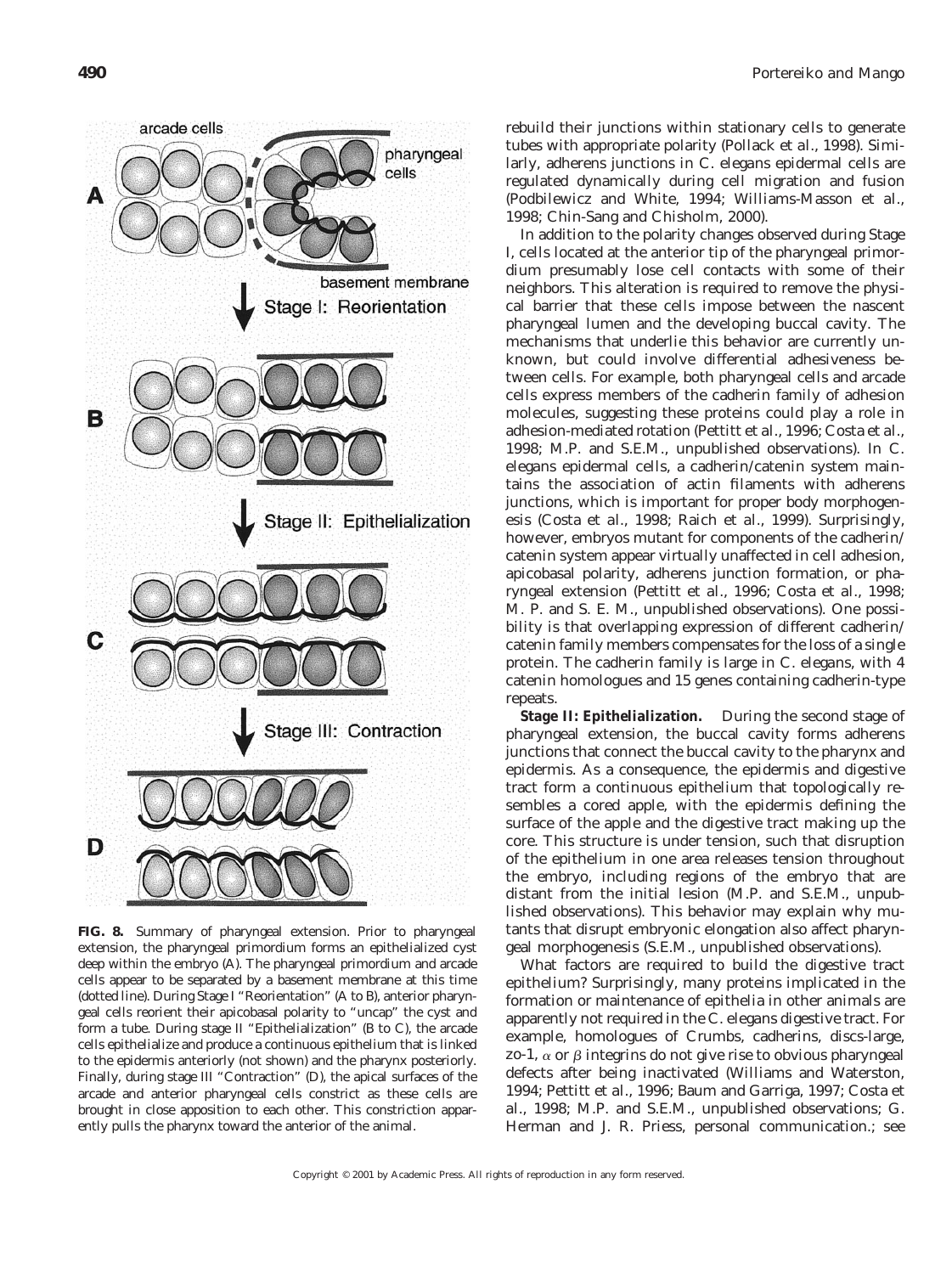Drubin and Nelson, 1996 and Yeaman *et al.,* 1999 for reviews on epithelial polarity). There are three potential caveats associated with these inactivation experiments: genetic redundancy, maternal rescue, and incomplete lossof-function. Nevertheless, the list of genes is surprisingly long and suggests that novel protein families may play a role in pharyngeal extension.

A few loci that regulate epithelial cell fate or function have been tentatively identified by screening chromosomal deficiencies for those that affect the embryonic epidermis (Chanal and Labouesse, 1997; Labouesse, 1997; Terns *et al.,* 1997). This approach led to the recent discovery of *let-413*, which is deleted by *sDf35* and is critical for proper adherens junction formation or positioning. LET-413, which contains a PDZ motif and leucine-rich repeats similar to *Drosophila* scribble, is localized to basolateral membranes of all epithelial cell types, including the pharynx, where it plays a role in organizing cell polarity (Legouis *et al.,* 2000). Other molecules required to specify pharyngeal epithelial cells or build their epithelial junctions have not yet been found.

*Stage III: Contraction.* During the third stage of pharyngeal extension, cells of the pharynx, buccal cavity, and epidermis appear to undergo a local contraction that pulls them tightly together. The remainder of the pharynx is presumably dragged forward by virtue of its attachment to the anterior pharynx. This hypothesis is based on the observation that the pharynx, buccal cavity, and epidermis form a continuous epithelium that appears to be under tension during pharyngeal extension. During Stage III, movement of the pharynx forward is matched by movement of the epidermis backward. These behaviors depend on the arcade cells since ablation of the arcade cells disrupts movement in either direction. Interestingly, when we ablate the midgut or posterior pharynx, the pharynx shifts even more anteriorly, the pharyngeal epithelial cell bodies fail to elongate extensively, and posterior movement of the epidermis is aborted (Fig. 6). These behaviors can be explained if, normally, cells of the pharynx, buccal cavity, and mouth undergo a contraction that is resisted by tension from the entire digestive–epidermal epithelium.

The Stage III contraction may occur by a "purse-string" mechanism, similar to what has been proposed for other morphogenetic events. The purse-string model has been implicated in sealing epithelial sheets during wound healing, dorsal closure in *Drosophila*, and ventral closure in *C. elegans* (Knust, 1997; Nodder and Martin, 1997; Williams-Masson *et al.,* 1997). This model proposes that cells at the leading edge of a gap in an epithelium are linked to one another by a circumferential ring of actin and myosin. The actin/myosin cable is tethered to adherens junctions by cadherin/catenin complexes, which maintain the actin/ myosin cables in register from cell to cell (Gumbiner, 1996). As the cable contracts, the cells are pulled together until the gap is sealed. By analogy, the epithelial connections between the *C. elegans* pharynx, buccal cavity, and epidermis may enable these cells to form an apically localized actin/myosin bundle that pulls these cells close together. Consistent with this idea, stains with fluorescently labeled phalloidin have shown that the apical surfaces of the pharynx, buccal cavity, and epidermis are highly enriched with actin (M. P. and S.E.M., unpublished observations). We note, however, that the behavior of the cells during pharyngeal extension differs from a traditional purse-string in that the contraction appears to be localized to a small region of the entire epithelium and does not encompass a hole in the epithelium. In addition, movement proceeds more slowly than do other characterized purse-string closures. Whereas ventral closure in *C. elegans* occurs at a rate of  $\sim$ 1.0 <sup>m</sup>m/min (Williams-Masson *et al.,* 1997), pharyngeal cells move at a rate of  $\sim$ 0.3  $\mu$ m/min (M. P. and S.E.M., unpublished observations).

#### *Is Signaling Involved in Pharyngeal Extension?*

In other organisms, changes in cell polarity can be induced by extrinsic sources such as cell–substratum attachment and cell–cell adhesion or signaling (Hogan, 1999; Yeaman *et al.,* 1999). The behavior of the arcade and pharyngeal epithelial cells raises the interesting possibility that signaling might coordinate the morphogenetic events of pharyngeal extension. For example, the arcade cells might induce reorientation of pharyngeal epithelial cells or pharyngeal epithelial cells might induce epithelialization of arcade cells. The timing of these events is consistent with communication between these groups of cells. For example, epithelialization of the arcade cells initiates immediately after reorientation of the pharyngeal epithelial cells. Our laser ablation studies do not support this hypothesis, however, since we have not seen the predicted phenotypes after treatment (Fig. 7, and data not shown). For example, laser ablation of the pharyngeal epithelial cell precursor ABaraaaa at the 4E stage of embryogenesis does not block epithelialization of the arcade cells (M.P. and S.E.M., unpublished observations). These experiments are not definitive, however, as it is difficult to be certain that all arcade cells or all pharyngeal epithelial cells have been destroyed, given their small size and internal location in the embryo. If a single cell remained after laser ablation, it might be sufficient to send a signal.

Many molecules have been identified that play a role in signaling during organogenesis and tubulogenesis. For example, ligands of the *wnt* (Kuure *et al.,* 2000) and IL-6 (Barasch *et al.,* 1999) family probably mediate ureteric bud signaling to the mesenchyme. Interestingly, *wnt* signaling has also been implicated in early and late stages of pharyngeal development (Bowerman, 1998; A. Paulson and S.E.M., unpublished observations). FGF has also been implicated in organ morphogenesis including *Drosophila* trachea and the mammalian lung (Metzger and Krasnow, 1999). In *C. elegans*, a member of the FGF family*, egl-17*(Burdine *et al.,* 1997), is expressed in anterior epidermal cells at the onset of pharyngeal extension (M.P. and S.E.M., unpublished observations). However, we have not observed defects in pharyngeal extension after inactivation of *egl-17* alone or in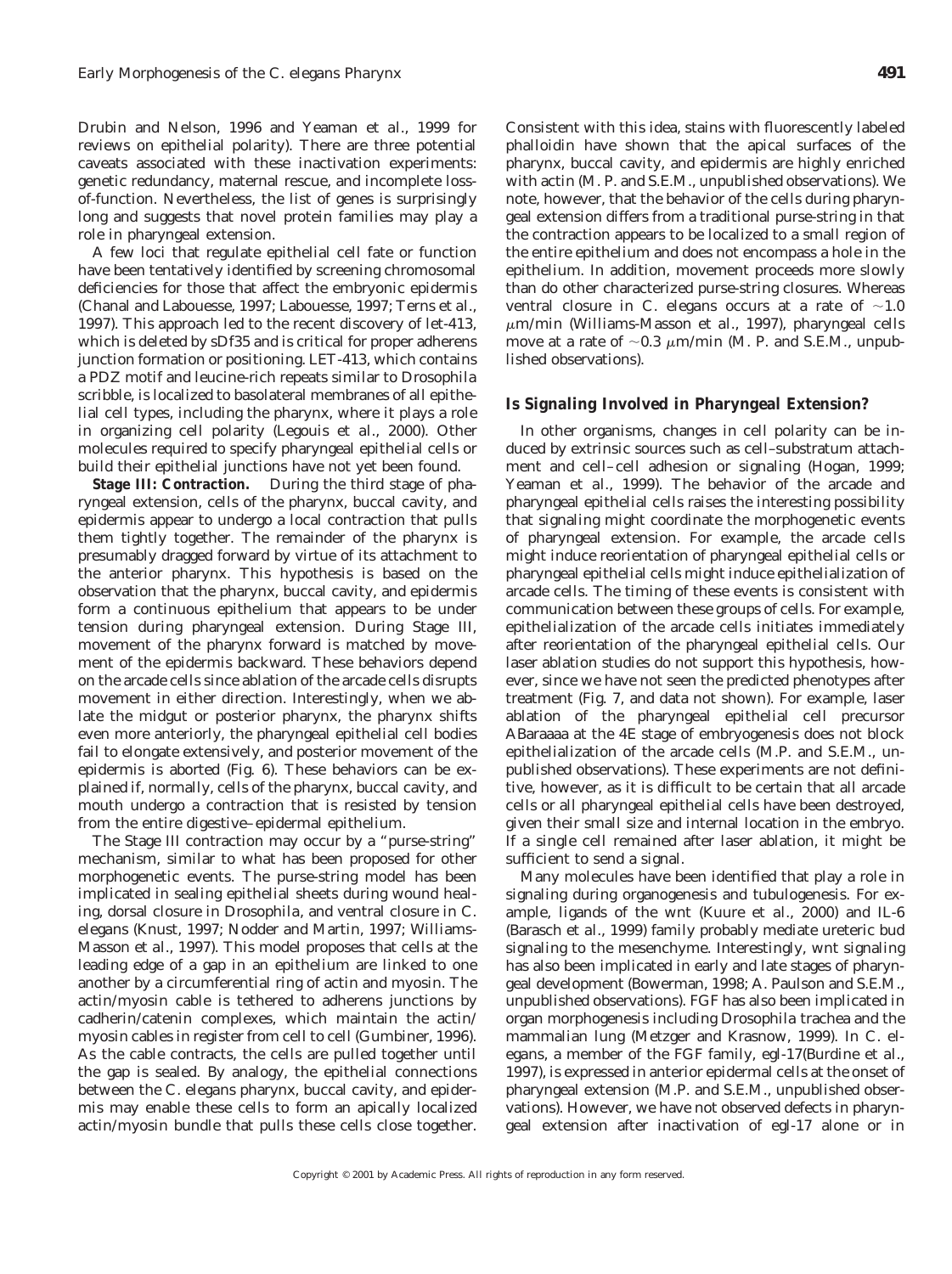combination with *let-756* (Roubin *et al.,* 1999); the only other known FGF homologue in *C. elegans* (M.P. and S.E.M., unpublished observations). Further genetic studies are needed to address the potential role of signaling during pharyngeal extension.

## *Pharyngeal Extension Resembles Kidney Morphogenesis*

The cellular behaviors described here resemble aspects of tubulogenesis in other organisms, notably the metanephric kidney. Development of the kidney depends on a series of reciprocal interactions between the ureteric bud and the surrounding mesenchyme (Saxen and Sariola, 1987; Kuure *et al.,* 2000). Organogenesis is initiated by signals in the mesenchyme that induce formation of the ureteric bud, an epithelial outgrowth from the Wolffian duct. In response, the ureteric bud branches into the ureter tree and induces the mesenchyme to condense, epithelialize, and develop nephrons. Ultimately, the ureteric and mesenchymal epithelia fuse to form the collecting tubules of the kidney.

Pharyngeal extension in *C. elegans* resembles kidney organogenesis in three ways. First, cells epithelialize in both organs to form tubes *de novo*. In worms, the arcade cells generate an epithelium that eventually gives rise to the buccal cavity, whereas metanephric mesenchyme in the kidney epithelializes to form nephrons. This process contrasts with other mechanisms for generating tubes such as budding or invagination, both of which build new structures from preexisting epithelia. For example, during branching morphogenesis in *Drosophila* trachea and mammalian lungs, cells bud from an epithelial sheet or tube, and migrate to new locations that establish the branches of the pulmonary tree (Metzger and Krasnow, 1999).

The second similarity between pharyngeal extension and kidney morphogenesis is that the tubes are composed of newly formed as well as preexisting epithelia that fuse into a continuous structure. In nematodes, the anterior digestive tract is produced from the pharyngeal primordium, which forms an epithelium before the onset of morphogenesis, and the newly formed buccal cavity epithelium. In the kidney, the ureteric bud epithelium fuses with mesenchymally produced S-shaped bodies to form the collecting tubules. These behaviors require that new and preformed epithelia align with one another, with their apicobasal polarity in register. How this occurs during pharyngeal extension is presently unknown, but could involve cell signaling, by analogy with other systems. For example, during kidney development in mammals or gonad formation in *C. elegans*, reciprocal signaling between cells allows them to coordinate the formation of extended epithelia (Newman and Sternberg, 1996; Chang *et al.,* 1999; Kuure *et al.,* 2000).

The third similarity between pharyngeal extension and kidney morphogenesis is that both organs apparently rearrange apicobasal polarity within epithelial cells as they establish new tubular structures. In *C. elegans*, the pharyngeal epithelial cells relocalize their apical surfaces to extend

the nascent pharyngeal lumen towards the anterior, where they connect to the arcade cells. The cellular events associated with kidney morphogenesis, which have been studied in tissue culture models but not yet *in vivo*, suggest that apicobasal polarity is lost transiently during tubulogenesis. When MDCK cells are induced to form kidney tubules *in vitro*, apicobasal polarity is initially disrupted during budding of the nascent tube and only becomes reestablished during the final stages of tube formation (Pollack *et al.,* 1998). One important difference between the two processes, however, is that the pharyngeal epithelia apparently maintain polarity even while they change the location of their apical surfaces, whereas apical membrane polarity is lost transiently in MDCK cells (Pollack *et al.,* 1998).

In summary, we have shown that formation of the anterior digestive tract depends on forming epithelia *de novo*, which links the pharyngeal and arcade cells. A more detailed knowledge of pharyngeal extension will depend on identifying the molecules involved and understanding how they function.

# **ACKNOWLEDGMENTS**

We thank G. Hermann, J. Priess, and J. White for unpublished information; A. Fire, J. Hardin, G. Seydoux, and J. Waddle for reagents; M. Horner for the GFP constructs; B. Bamber, M. Beckerle, J. Priess, and members of the Mango lab for comments on the manuscript. Funding to M.F.P. was provided by the National Institutes of Health Genetics Training Grant (T32-GM07464) and to S.E.M. by the National Institutes of Health (1-01-GM56264-01). S.E.M. is an assistant investigator of the Huntsman Cancer Institute Center for Children**.**

## **REFERENCES**

- Albertson, D. G. (1984). Formation of the first cleavage spindle in nematode embryos. *Dev. Biol.* **101,** 61–72.
- Albertson, D. G., and Thomson, J. N. (1976). The pharynx of *Caenorhabditis elegans. Philos. Trans. R. Soc. London B Biol. Sci.* **275,** 299–325.
- Avery, L., and Horvitz, H. R. (1987). A cell that dies during wild-type *C. elegans* development can function as a neuron in a *ced-3* mutant. *Cell* **51,** 1071–1078.
- Avery, L., and Thomas, J. H. (1997). Feeding and defecation. In "*C. elegans* II" (D. L. Riddle, T. Blumenthal, B. J. Meyer, and J. R. Priess, Eds.), pp. 679–716. Cold Spring Harbor Laboratory Press, Cold Spring Harbor, NY.
- Barasch, J., Yang, J., Ware, C. B., Taga, T., Yoshida, K., Erdjument-Bromage, H., Tempst, P., Parravicini, E., Malach, S., Aranoff, T., and Oliver, J. A. (1999). Mesenchymal to epithelial conversion in rat metanephros is induced by LIF. *Cell* **99,** 377–386.
- Baum, P. D., and Garriga, G. (1997). Neuronal migrations and axon fasciculation are disrupted in *ina-1* integrin mutants. *Neuron* **19,** 51–62.
- Bowerman, B. A. (1998). Maternal control of pattern formation in early *Caenorhabditis elegans* embryos. *Curr. Top. Dev. Biol.* **39,** 73–117.
- Brenner, S. (1974). The genetics of *Caenorhabditis elegans. Genetics* **77,** 71–94.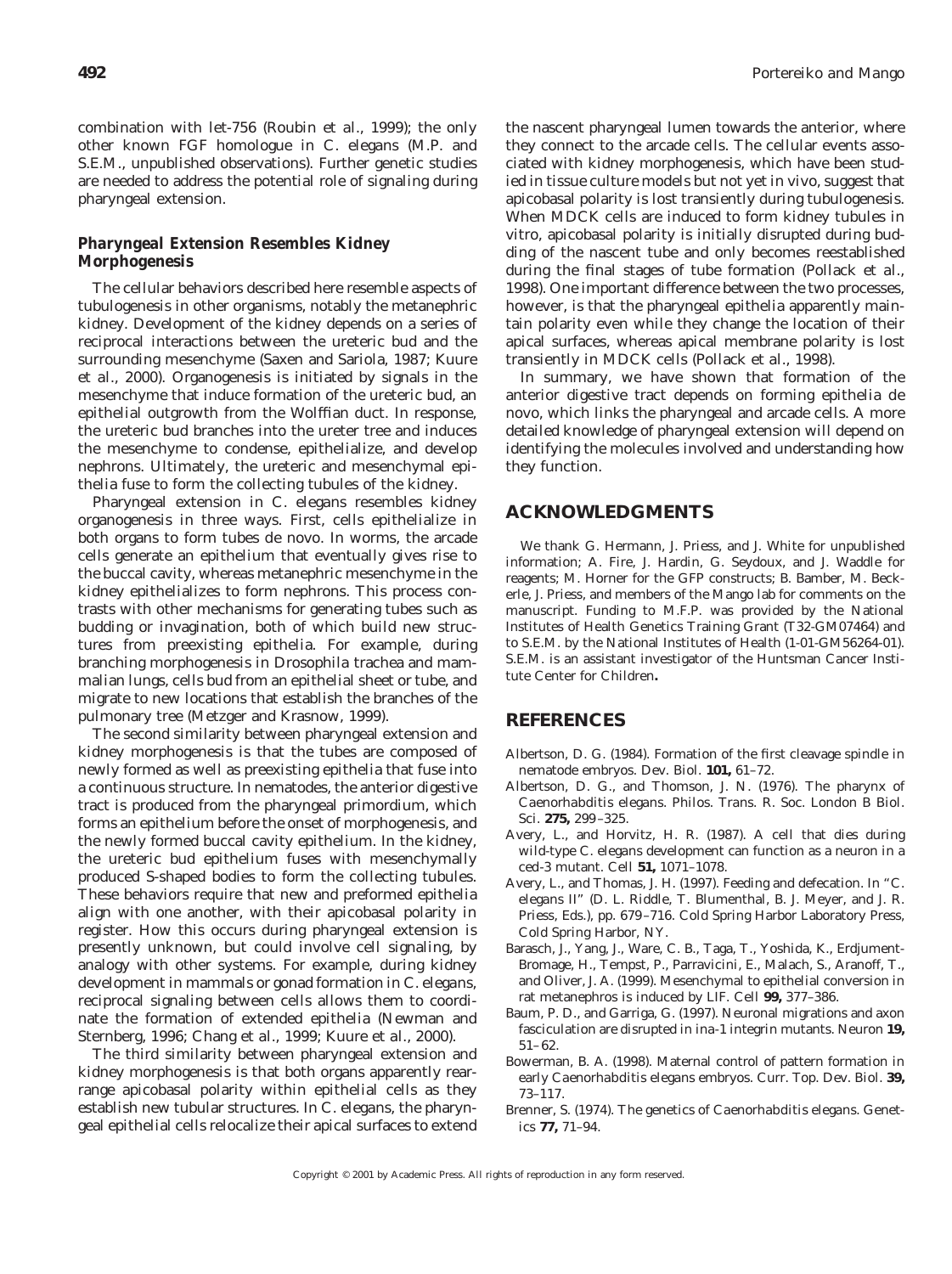- Burdine, R. D., Chen, E. B., Kwok, S. F., and Stern, M. J. (1997). *egl-17* encodes an invertebrate fibroblast growth factor family member required specifically for sex myoblast migration in *Caenorhabditis elegans. Proc. Natl. Acad. Sci. USA* **94,** 2433– 2437.
- Chanal, P., and Labouesse, M. (1997). A screen for genetic loci required for hypodermal cell and glial-like cell development during *Caenorhabditis elegans* embryogenesis. *Genetics* **146,** 207–226.
- Chang, C., Newman, A. P., and Sternberg, P. W. (1999). Reciprocal EGF signaling back to the uterus from the induced *C. elegans* vulva coordinates morphogenesis of epithelia. *Curr. Biol.* **9,** 237–246.
- Chen, E. B., and Stern, M. J. (1998). Understanding cell migration guidance: Lessons from sex myoblast migration in *C. elegans. Trends Genet.* **14,** 322–327.
- Chin-Sang, I. D., and Chisholm, A. D. (2000). Form of the worm: Genetics of epidermal morphogenesis in *C. elegans. Trends Genet.* **16**, 544–551.
- Costa, M., Raich, W., Agbunag, C., Leung, B., Hardin, J., and Priess, J. R. (1998). A putative catenin-cadherin system mediates morphogenesis of the *Caenorhabditis elegans* embryo. *J. Cell Biol.* **141,** 297–308.
- Fire, A., Harrison, S. W., and Dixon, D. (1990). A modular set of lac-Z fusion vectors for studying gene expression in *C. elegans*. *Gene* **93**, 189–198.
- Francis, R., and Waterston, R. H. (1991). Muscle cell attachment in *Caenorhabditis elegans. J. Cell Biol.* **114,** 465–479.
- George, S. E., Simokat, K., Hardin, J., and Chisholm, A. D. (1998). The VAB-1 Eph receptor tyrosine kinase functions in neural and epithelial morphogenesis in *C. elegans. Cell* **92,** 633–643.
- Graham, P. L., Johnson, J. J., Wang, S., Sibley, M. H., Gupta, M. C., and Kramer, J. M. (1997). Type IV collagen is detectable in most, but not all, basement membranes of *Caenorhabditis elegans* and assembles on tissues that do not express it. *J. Cell Biol.* **137,** 1171–1183.
- Gumbiner, B. M. (1996). Cell adhesion: The molecular basis of tissue architecture and morphogenesis. *Cell* **84,** 345–357.
- Hogan, B. L. (1999). Morphogenesis. *Cell* **96,** 225–233.
- Horner, M. A., Quintin, S., Domeier, M. E., Kimble, J., Labouesse, M., and Mango, S. E. (1998). *pha-4*, an HNF-3 homologue, specifies pharyngeal organ identity in *Caenorhabditis elegans. Genes Dev.* **12,** 1947–1952.
- Knust, E. (1997). *Drosophila* morphogenesis: Movements behind the edge. *Curr. Biol.* **7,** R558—R561.
- Kuure, S., Vuolteenaho, R., and Vainio, S. (2000). Kidney morphogenesis: Cellular and molecular regulation. *Mech. Dev.* **92,**  $31 - 45.$
- Labouesse, M. (1997). Deficiency screen based on the monoclonal antibody MH27 to identify genetic loci required for morphogenesis of the *Caenorhabditis elegans* embryo. *Dev. Dyn.* **210,** 19–32.
- Labouesse, M., and Mango, S. E. (1999). Patterning the *C. elegans* embryo: Moving beyond the cell lineage. *Trends Genet.* **15,** 307–313.
- Legouis, R., Gansmuller, A., Sookhareea, S., Bosher, J. M., Baillie, D. L., and Labouesse, M. (2000). LET-413 is a basolateral protein required for the assembly of adherens junctions in *Caenorhabditis elegans. Nat. Cell Biol.* **2,** 415–422.
- Leung, B., Hermann, G. J., and Priess, J. R. (1999). Organogenesis of the *Caenorhabditis elegans* intestine. *Dev. Biol.* **216,** 114–134.
- Lin, R., Hill, R. J., and Priess, J. R. (1998). POP-1 and anteriorposterior fate decisions in *C. elegans* embryos. *Cell* **92,** 229–239.
- Lin, R., Thompson, S., and Priess, J. R. (1995). *pop-1* encodes an HMG box protein required for the specification of a mesoderm precursor in early *C. elegans* embryos. *Cell* **83,** 599–609.
- Mango, S. E., Lambie, E. J., and Kimble, J. (1994). The *pha-4* gene is required to generate the pharyngeal primordium of *Caenorhabditis elegans. Development* **120,** 3019–3031.
- Mello, C. C., Kramer, J. M., Stinchcomb, D., and Ambros, V. (1991). Efficient gene transfer in *C. elegans*: Extrachromosomal maintenance and integration of transforming sequences. *EMBO J.* **10,** 3959–3970.
- Mello, C. C., and Fire, A. (1995). DNA transformation. In "*Caenorhabditis elegans*: Modern biological analysis of an organism" (H. F. Epstein and D. C. Shakes, Eds.), pp. 452–482. Academic Press, San Diego.
- Metzger, R. J., and Krasnow, M. A. (1999). Genetic control of branching morphogenesis. *Science* **284,** 1635–1639.
- Mohler, W. A., Simske, J. S., Williams-Masson, E. M., Hardin, J. D., and White, J. G. (1998). Dynamics and ultrastructure of developmental cell fusions in the *Caenorhabditis elegans* hypodermis. *Curr. Biol.* **8,** 1087–1090.
- Nelson, S. H., and McClay, D. R. (1988). Cell polarity in sea urchin embryos: Reorientation of cells occurs quickly in aggregates. *Dev. Biol.* **127,** 235–247.
- Newman, A. P., and Sternberg, P. W. (1996). Coordinated morphogenesis of epithelia during development of the *Caenorhabditis elegans* uterine-vulval connection. *Proc. Natl. Acad. Sci. USA* **93,** 9329–9333.
- Nodder, S., and Martin, P. (1997). Wound healing in embryos: A review. *Anat. Embryol.* **195,** 215–228.
- Pettitt, J., Wood, W. B., and Plasterk, R. H. (1996). *cdh-3*, a gene encoding a member of the cadherin superfamily, functions in epithelial cell morphogenesis in *Caenorhabditis elegans. Development* **122,** 4149–4157.
- Podbilewicz, B., and White, J. G. (1994). Cell fusions in the developing epithelia of *C. elegans. Dev. Biol.* **161,** 408–424.
- Pollack, A. L., Runyan, R. B., and Mostov, K. E. (1998). Morphogenetic mechanisms of epithelial tubulogenesis: MDCK cell polarity is transiently rearranged without loss of cell–cell contact during scatter factor/hepatocyte growth factor-induced tubulogenesis. *Dev. Biol.* **204,** 64–79.
- Priess, J. R., and Hirsh, D. I. (1986). *Caenorhabditis elegans* morphogenesis: The role of the cytoskeleton in elongation of the embryo. *Dev. Biol.* **117,** 156–173.
- Raich, W. B., Agbunag, C., and Hardin, J. (1999). Rapid epithelialsheet sealing in the *Caenorhabditis elegans* embryo requires cadherin-dependent filopodial priming. *Curr. Biol.* **9,** 1139–1146.
- Roubin, R., Naert, K., Popovici, C., Vatcher, G., Coulier, F., Thierry-Mieg, J., Pontarotti, P., Birnbaum, D., Baillie, D., and Thierry-Mieg, D. (1999). *let-756*, a *C. elegans fgf* essential for worm development. *Oncogene* **18,** 6741–6747.
- Roy, P. J., Zheng, H., Warren, C. E., and Culotti, J. G. (2000). *mab-20* encodes Semaphorin-2a and is required to prevent ectopic cell contacts during epidermal morphogenesis in *Caenorhabditis elegans. Development* **127,** 755–767.
- Saxen, L., and Sariola, H. (1987). Early organogenesis of the kidney. *Pediatr. Nephrol.* **1,** 385–392.
- Schnabel, R., and Priess, J. (1997). Specification of cell fates in the early embryo. In "*C. elegans* II" (D. L. Riddle, T. Blumenthal, B. J. Meyer, and J. R. Priess, Eds.), pp. 361–382. Cold Spring Harbor Laboratory Press, Cold Spring Harbor, NY.